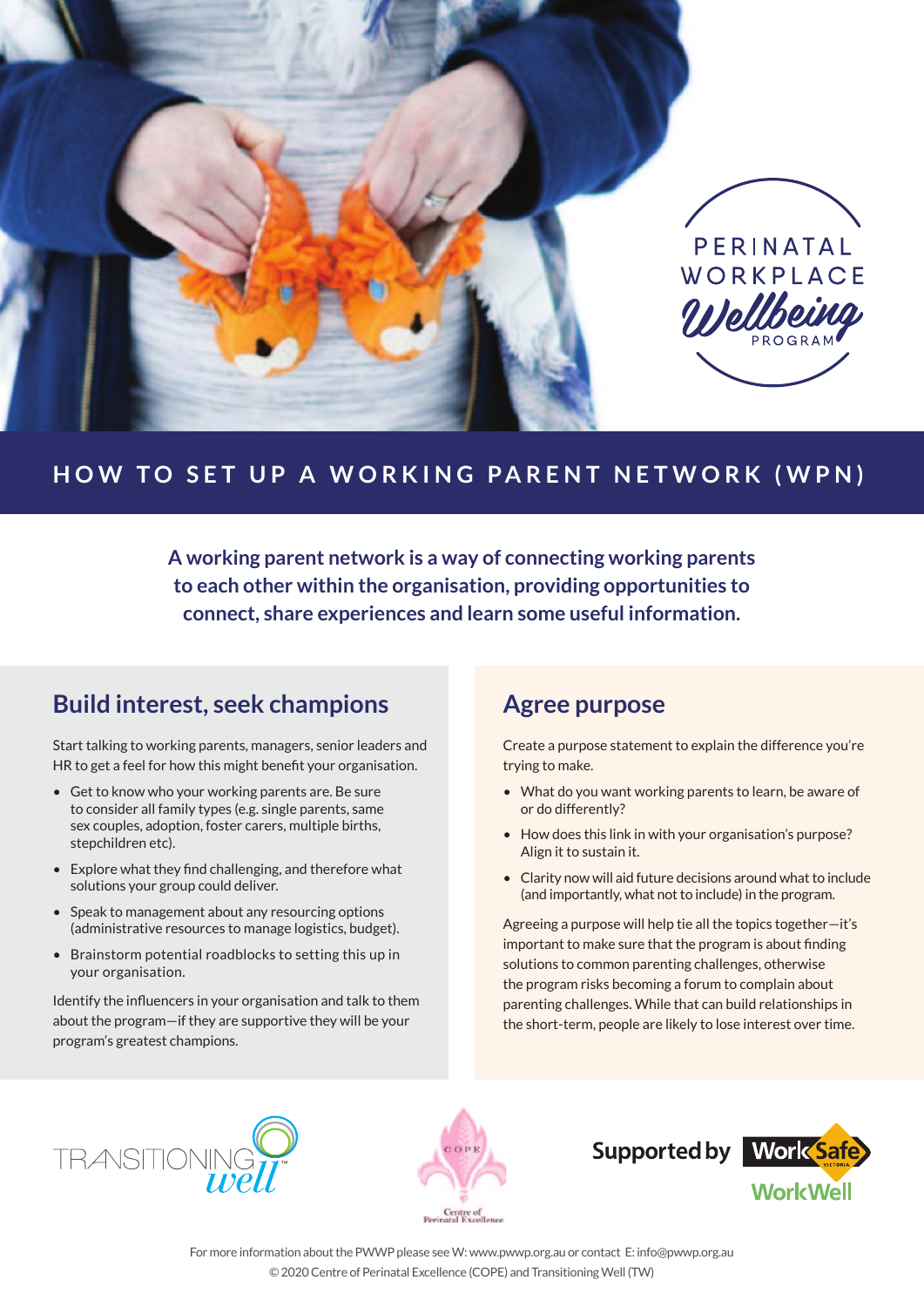

## **Build on what you have**

First, check whether a network currently exists—informal social gatherings, email distribution lists, social media groups, etc. Identify what's in place already and build on that.

Is your organisation part of a conglomerate, or franchise? See if you can pool resources with other associated companies (e.g. combine budget for a special event).

Familiarise yourself with current policies, options for flexibility and how to apply for entitlements.

Identify the communication channels already in use—online chat, social media forums, newsletters, intranet. See if you can set up a working parent channel on an existing forum (if you set one up, be sure to check the policies of your organisation around accessing such forums at work).

What other hidden resources do you have?

- The mum of four who always appears calm and organised.
- The person who always arranges gifts for new parents.
- The dad who could be a great mentor for new dads.
- Parents who have successfully navigated the adoption process.

Any external suppliers who could provide useful content or guest speakers?

# **Communicate thoughtfully**

Know your audience:

- Who are they? Where are they? What channels work best for communicating (different channels might suit different parts of the business).
- Be inclusive—some events might be interesting for nonparents too.

Make it clear how to opt in or out of the network. Keep in mind that some people may opt out and then forget to opt in when their situation changes. Advertise the existence of the network periodically in a non-intrusive way.

Advertise upcoming events on lift screens atrium TVs, staff noticeboards, company newsletters, etc. Not only does this boost awareness of the network, but it encourages inclusiveness.

Be sensitive—for people who have experienced loss or distress relating to family planning, it may be difficult to receive constant reminders of parent-related events.

## **Plan the calendar in advance**

Hold a session upfront with interested parents to get ideas from the group. Rather than just ask them what topics they want, ask them what challenges they face as working parents, and what worries them—this will help you to keep the program solutionoriented and relevant. See sample survey in the resource pages.

Prepare the calendar 12 months ahead and update quarterly. See calendar example in the resource pages.

- Lock in speakers early and remember to check back in to confirm.
- Less is more—it's easy to ramp up if needed, but ramping down will cause the network to lose momentum.

Consider how to cater to all your parents, recognising the limitations they may face (especially if working remotely).

- Livestream guest speakers online.
- Create short video stories to load onto the intranet.
- Ask for a volunteer at every gathering to take notes and distribute to those who couldn't make it.

Hold events at parent-friendly times—avoid parenting crunch times (early mornings / late afternoons and school holidays!)

## **Future-proof it**

Incorporate the responsibility of overseeing the network into an existing department's responsibilities, or form a committee—don't let it rest on one person's shoulders.

Systematise everything—when you incorporate a Working Parent Network into the daily processes of the organisation, you make it sustainable.

- Look at existing HR/IT processes to determine the best way to keep your member list current. You'll need a fool-proof process for inviting new members or removing people who have left/opted out (e.g. update onboarding materials so that all new starters know how to opt in. Receive alerts from HR when people have left the company).
- Create checklists for HR/Managers to follow at significant transition points—baby announcement, going on parental leave, returning from leave. Use this process to create an auto-alert inviting these individuals to opt into the network.

Be visible but not intrusive—make it easy for interested parents to find the group / resources, but not intrusive for people who may have personal reasons for opting out.

PAGE 2 / PWWP © 2020 Centre of Perinatal Excellence (COPE) and Transitioning Well (TW)

**TRANSITIONING** 

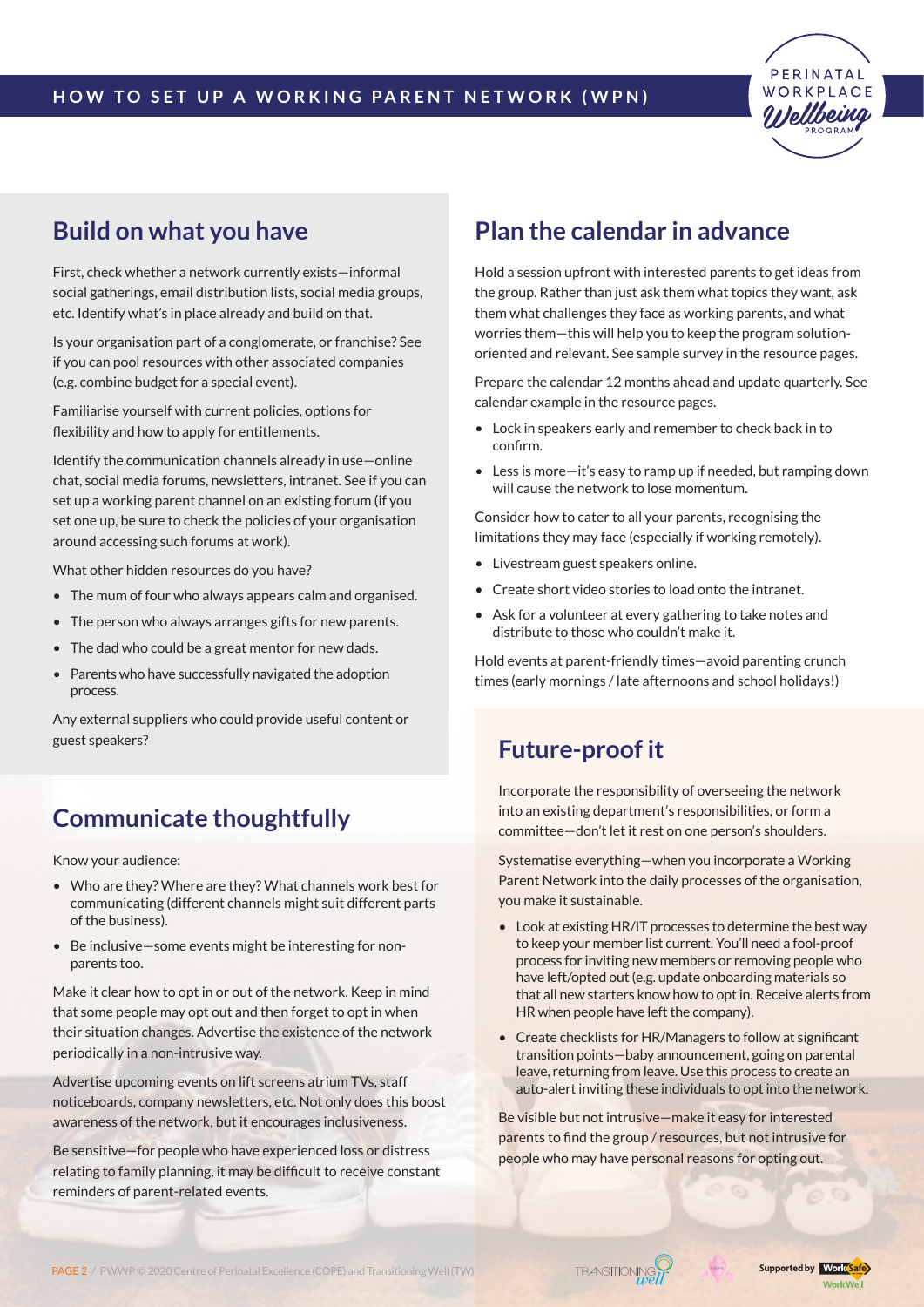### **H ow to S et up a W orking Parent N etwork ( W P N )**



### **So… where to start?!**

Every organisation will approach this differently, but we think a good place to start is to identify the purpose of your group.

#### **What do you want parents to learn / know / do differently?**

Once you have a feel for this, run it by a few people and see if it hits the mark.

Then get started on your calendar so that you have something concrete to send out to your participants—take the example calendar in this document and adjust it to suit your business.



### **Remember**

- Don't make it onerous—look for ways to simplify and automate.
- You don't need a big budget—online posts are free! Social events can be BYO.
- It's better to start light and ramp up than to start with a bang and then fizzle out!
- People come and go in organisations—don't let it all rest on one person's efforts.
- Try and get the connections to happen organically—the more you can encourage parents to initiate connections and conversations, the less you will need to organise.
- Align everything with the group's overall purpose to ensure it remains relevant and solution-focused.
- Be inclusive—this could be a template for a host of interest groups open to anyone in the business.





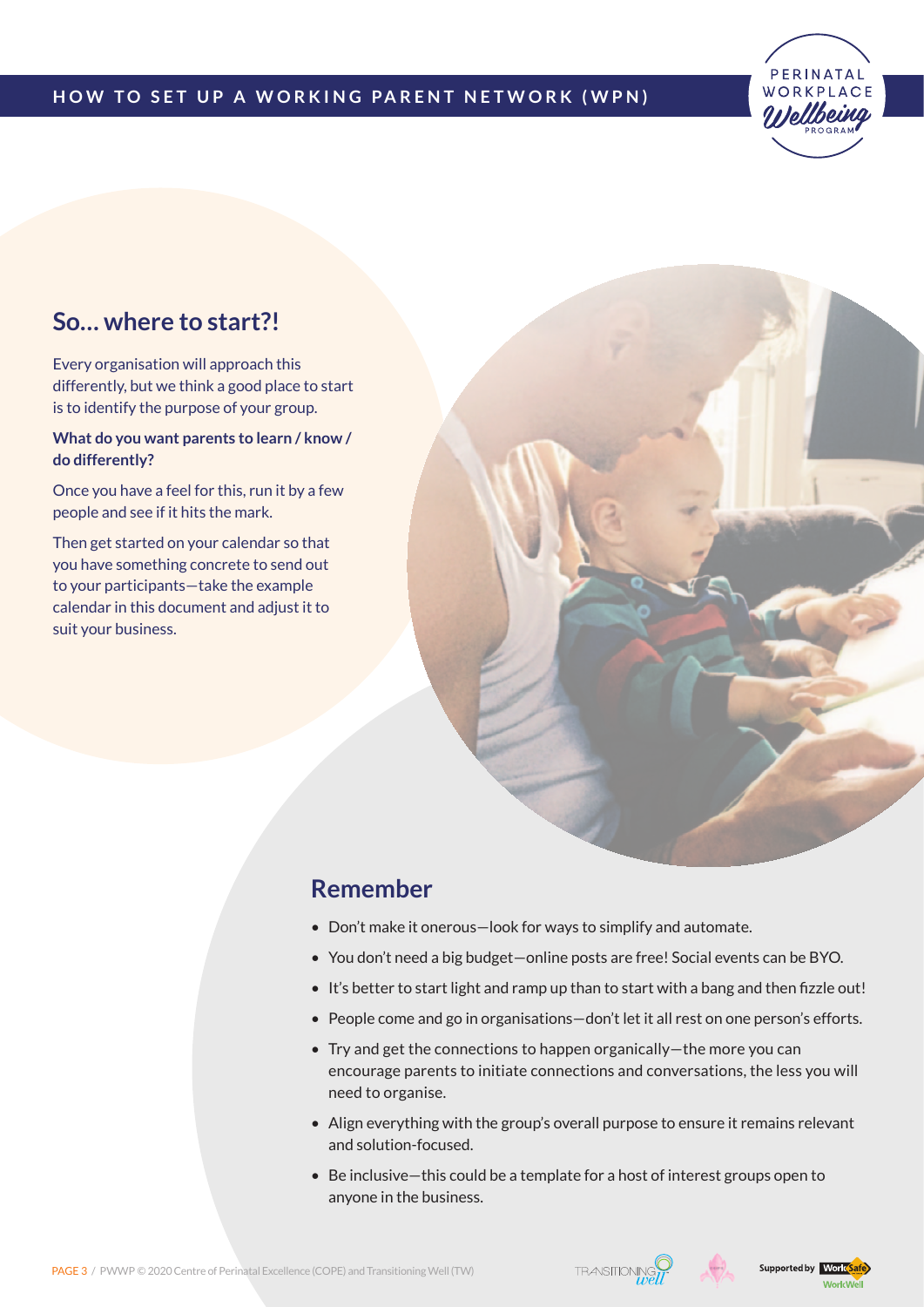

### **Resource: Some ideas to get you started!**

### **E v ent topics & guest speakers**

- Kids first aid
- Preparing easy meals
- Preparing a will
- Tax changes relating to childcare rebates
- Setting up savings accounts / investments for your kids
- Cybersafety for kids
- Teens and gaming
- Parenting programs e.g. 123 Magic, Triple P, Circle of Security
- How to deal with bullying at school
- School readiness
- Anxiety in kids
- Nutrition
- Insurances you need as a working parent
- Best parenting apps
- Working flexibly
- Managing time
- Building your resilience (working parents)
- Calmbirth (for expectant parents)

### **O n l ine foru m d iscussion starters**

Use these in the early days to encourage members to contribute their tips and tricks for other working parents.

- Best parenting advice you've ever been given
- Lunchbox ideas
- Fast and healthy dinners the kids will love
- Things to do with kids in the school holidays
- Local childcare options
- What I wish I knew when…
	- *• I had my first baby*
	- *• I went on parental leave*
	- *• I became a dad for the first time*
	- *• I became a mum for the first time*
	- *• I wastrying to figure out how to juggle fulltime work and childcare (besttime-saving hacks)*
	- *• I found out we were having twins/ multiples*
	- *• My child started kindy*
	- *• My child started high school*
	- *• I was hiring a babysitter / nanny / au pair*
	- *• I had my second / third / fourth /…. child*
	- *• I became a single parent*

### **S ocia l / K i d s**

- Family picnic with kids & families BYO picnic.
- Bring your kids to work day (during school holidays), organise face painter etc.
- Movie night set up a big screen in a conference room, order pizzas or ask families to bring snacks.
- Kids Christmas party find a few people to volunteer for face-painting, set up a Christmas craft table or prepare some party games (musical statues, musical bumps, pass the parcel) and serve snacks.

PAGE 4 / PWWP © 2020 Centre of Perinatal Excellence (COPE) and Transitioning Well (TW)



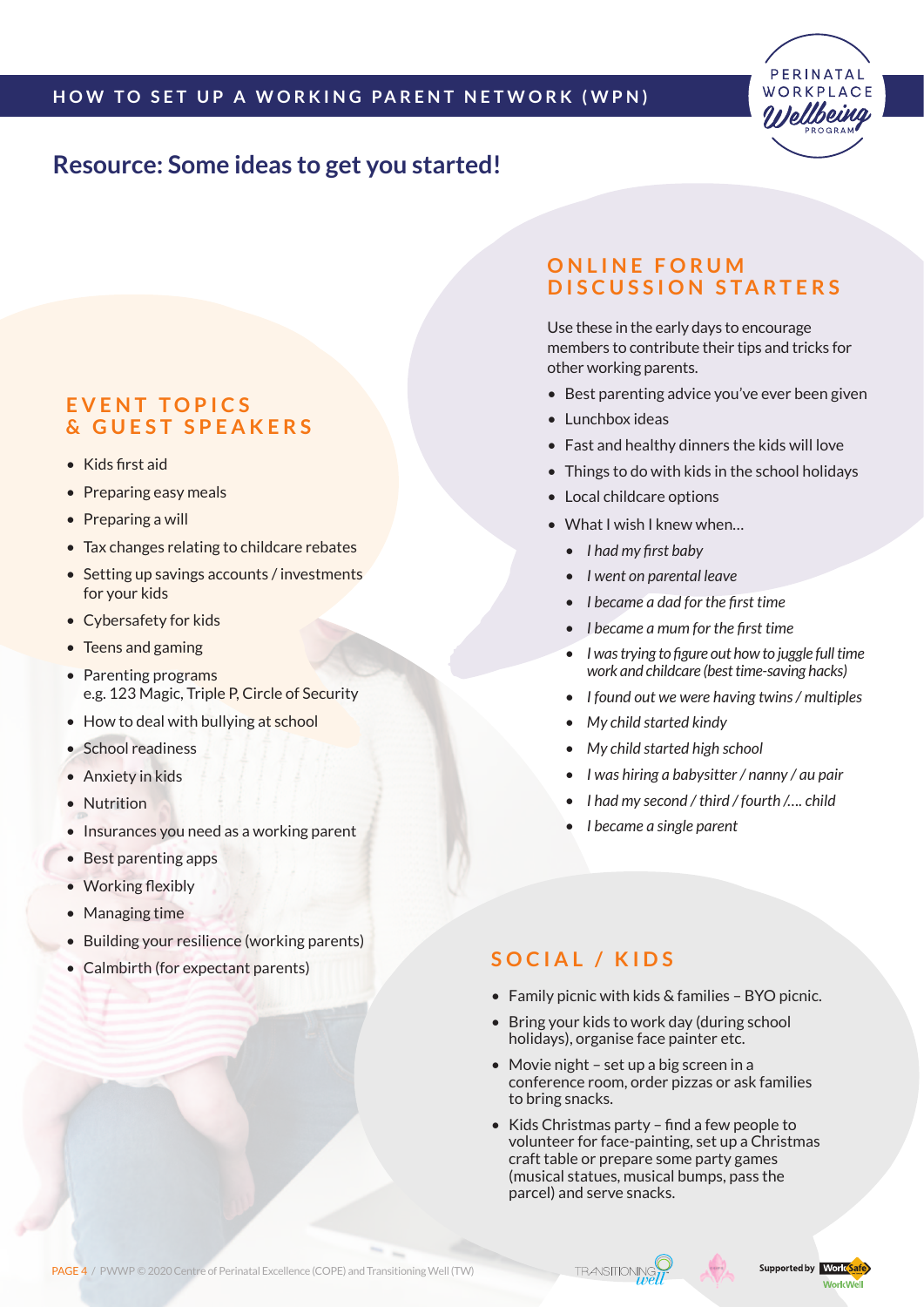### **H ow to S et up a W orking Parent N etwork ( W P N )**



### **Resource: Sample survey**

### **E x a m p l e S ur v e y**

As part of our commitment to supporting working parents, we are preparing to launch a Working Parent Network (WPN). This network is a way of connecting working parents to each other within the organisation, providing you with opportunities to connect, share experiences and learn some useful information. We hope this network supports you to thrive as a working parent! The purpose of this survey is to identify the challenges you face as a working parent. We will use your responses to formulate a calendar for the year ahead.

**S ection 1 : G et to know y our target au d ience**

**1/ Do you have children?**

If yes, how many kids do you have? What are their ages?

- **2/ Are you expecting a child (birth or adoption)?** Yes/no
- **3/ Do you intend to have (more) children in future?**
- **4/ Do you work remotely? If so, how often?**

#### **S ection 2 : U n d erstan d their cha l l enges / worries**

- **5/ What are the biggest challenge you face as a working parent?**
- **6/ What parenting issues / challenges do you wish you knew how to handle better?** (These don't have to be work-related)
- **7/ From the following list, please tick the topics that would be of interest to you:** (Tick all that apply)
	- $\Box$  Kids first aid
	- $\square$  Preparing easy meals
	- $\square$  Preparing a will
	- $\Box$  Tax changes relating to childcare rebates
	- $\square$  Setting up savings accounts / investments for your kids
	- Cybersafety for kids
	- $\square$  Teens and gaming
	- $\Box$  Parenting programs (e.g. 123 Magic, Triple P, Circle of Security)
	- $\Box$  How to deal with bullying at school
- □ School readiness
- □ Anxiety in kids
- □ Nutrition
- $\Box$  Insurances you need as a working parent
- $\square$  Best parenting apps
- □ Working flexibly
- Managing time
- $\Box$  Building your resilience (working parents)
- $\Box$  Calmbirth (for expectant parents)

#### **8/ What other topics would you find useful?**

#### **9/ Can you think of any internal resources we could harness for this network?**

This includes people who are informal 'experts' on topics related to working parents – e.g. that parent who manages time like a pro, the parent who always has great lunchbox ideas, etc

#### **S ection 3 : I n v ite contributors**

**10/ Would you like to be part of a committee that helps to organise WPN events?** 

If so please enter your email address / contact details

- **11/ Would you be interested in helping to manage the online forums?**
- **12/ Any other comments, suggestions or ideas?**